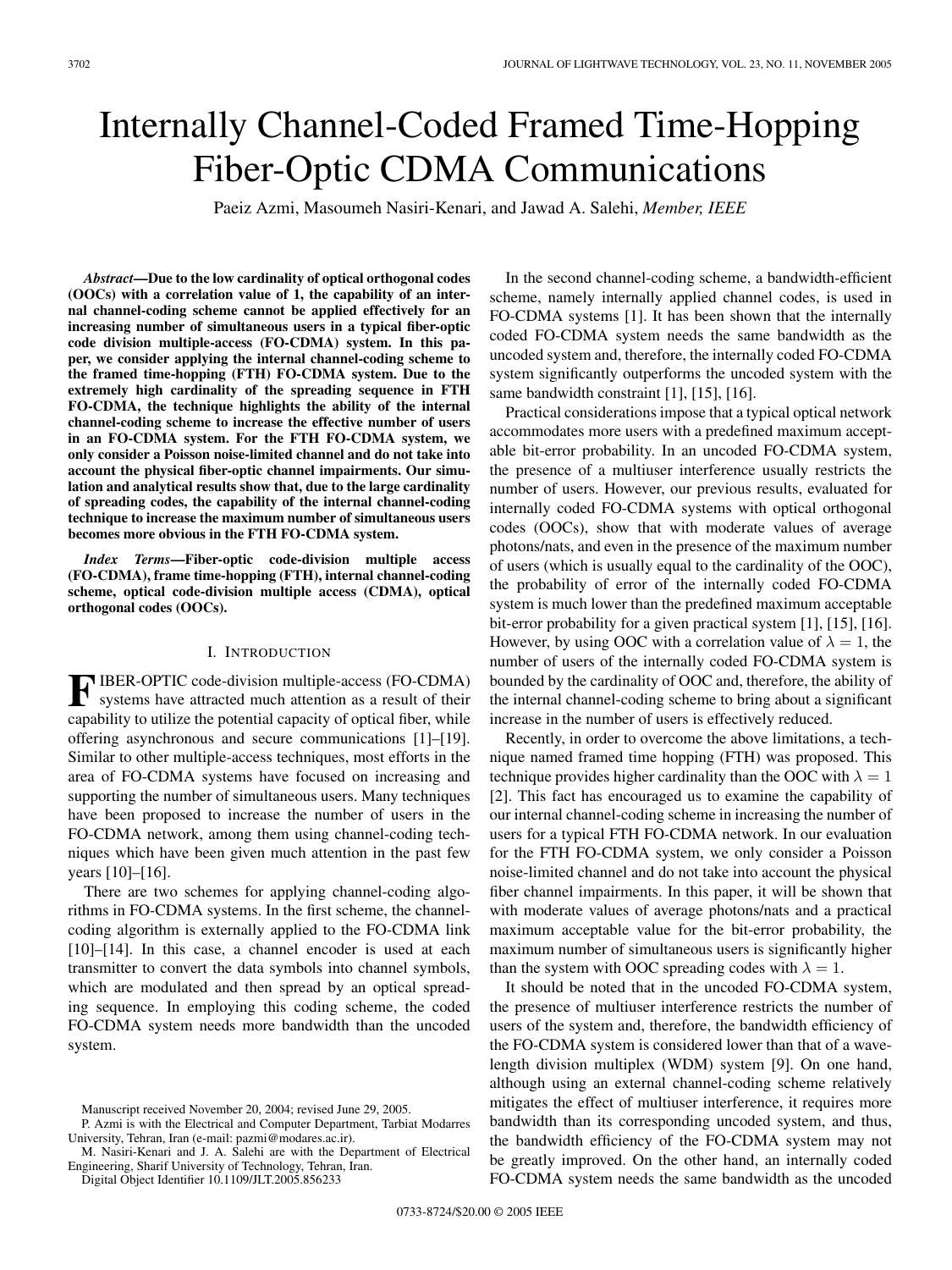

Fig. 1. Block diagram of the internally coded FTH FO-CDMA system. In this figure, the arrangements of the optical pulses for coded symbols {1,1,0,0} at an internally coded FTH FO-CDMA system are also shown for OOK and BPPM schemes.

system. By using the FTH technique in conjunction with internal coding, the number of users drastically increases, thereby enhancing the bandwidth efficiency of an optical CDMA system with respect to that of a WDM system.

In this paper, following the above introduction, Section II presents the structure of an internally coded FTH FO-CDMA system. Section III presents the analytical and computersimulation results. Finally, Section IV concludes the paper.

# II. SYSTEM STRUCTURE

#### *A. FTH FO-CDMA System*

The FTH FO-CDMA method has been previously introduced in [2]. In this technique, the bit duration  $T<sub>b</sub>$  is divided into  $F$  chip times and pulse transmission occurs only in  $w$  chips (called marked chips) out of all the  $F$  chip-time positions.  $w$ is the weight of the code, and its value is usually much lower than its corresponding code length  $F$ . In the FTH format, the  $w$ pulses are located apart in sequential frames, each with duration  $T_f = T_b/w$ . In the FTH FO-CDMA system, a user-dedicated pseudorandom sequence is used in order to locate the chip-time pulse in each frame. In [2], it has been shown that the number of codewords for the FTH FO-CDMA system has a lower bound as follows:

$$
N_{\text{FTH}} \ge \frac{F^{w-1}}{w^w}.\tag{1}
$$

For practical values of  $F$  and  $w$ , the above number is much larger than the number of OOC codewords with auto and crosscorrelation values bounded by 1, that is [17]

$$
N_{\text{OOC}} \le \frac{F - 1}{w(w - 1)}.\tag{2}
$$

Therefore, the cardinality of the FTH FO-CDMA system is much higher than the number of OOCs with the same weight and length.

#### *B. Internally Channel-Coded FTH FO-CDMA System*

In an internal channel-coding scheme, the input data are channel coded with an easily implementable code with a rate equal to  $1/w$ , where w is the weight of the spreading code. After encoding, the coded symbols are placed at the mark-chip positions in the signature sequences. In [1], [15], and [16], we have only considered the internal-coding scheme for an FO-CDMA system with OOC spreading codes. But, as it can be understood from the encoding procedure (see Fig. 1), the technique can be easily extended to FO-CDMA systems with any spreading sequence.

At the receiver end, three types of decoders have been proposed. In the hard-input decoder, a chip detector is used to detect the coded symbols placed at the mark-chip positions in the signature sequence. Then, after detecting the coded symbols, the data symbols are decoded by a hard-input channel decoder [1]. In a soft-input decoder, the log-likelihoods of coded symbols are calculated using the corresponding number of photoelectrons. Then, a soft-decoding algorithm uses the calculated log-likelihoods for deciding on the transmitted sequence [15]. In a multistage decoder, at the first stage, the soft-input decoder makes the primary decisions using the corresponding number of photoelectrons. Then, assuming the decisions made by the soft-input decoder are correct, this information is used by the second stage for the maximum-likelihood decoding of the transmitted sequence of the desired user, conditioned on the interfering-signal coded symbols. For other stages, the structure of the decoder is similar to the second stage, but the interfering signals are estimated using the decisions made in the previous stage [16].

It should be noted that all the proposed decoding algorithms are completely independent from the type of spreading sequences used in the system. Therefore, the internal channelcoding scheme can be directly applied to an FTH FO-CDMA system. Next, we consider a discrete model for the channel through which an internally coded FTH FO-CDMA signal is transmitted.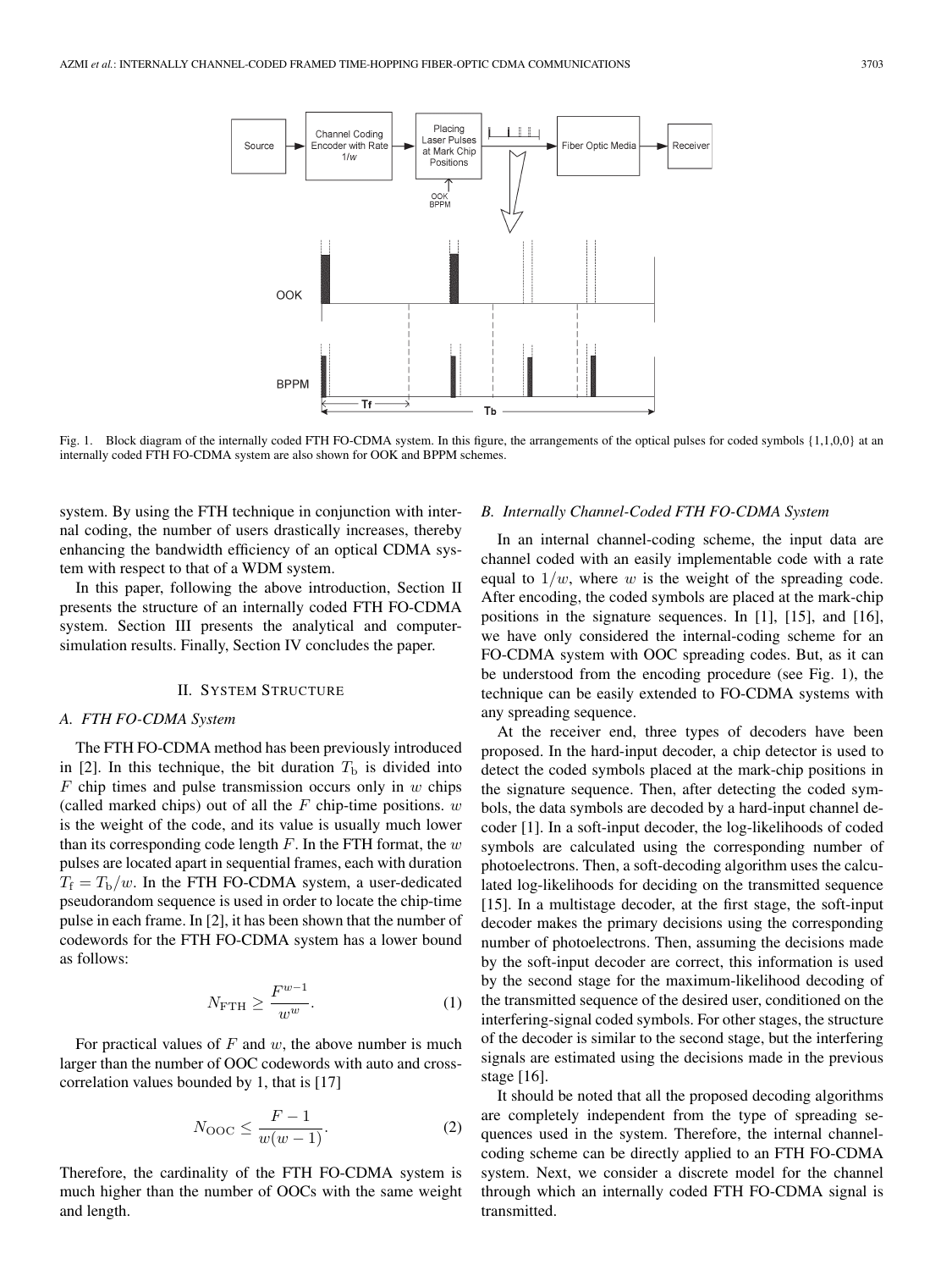# *C. Channel Model of the Internally Coded FTH FO-CDMA System*

In analyzing the performance of a coded FO-CDMA communication system, the transition probabilities of the occurrence of  $k_i$  photoelectrons in the *i*th mark chip, conditioned on "0" and "1" coded symbols, must be obtained (these probabilities are  $P(k_i|j)$   $j \in \{0,1\}$ . For determining the transition probabilities, we need to have the probability distribution function of interfering pulses from the interfering users. Considering the structure of FTH spreading codes, it is obvious that the number of interfering mark chips of the interfering users in the positions of different mark chips of the desired user are independent identically distributed random variables. Furthermore, the probability distribution function of the number of interfering mark chips in each mark-chip position is a binomial random variable. In other words, if  $l_i$  denotes the number of interfering mark chips in the ith mark chip of the desired user, we have

$$
P\left(\mathbf{l} = [l_1, l_2, \dots, l_w]\right) = \prod_{i=1}^w P(l_i)
$$
  
= 
$$
\prod_{i=1}^w {N-1 \choose l_i} \left(\frac{w}{F}\right)^{l_i} \left(1 - \frac{w}{F}\right)^{N-1-l_i}
$$
  
(3)

where

$$
P(l_i) = \binom{N-1}{l_i} \left(\frac{w}{F}\right)^{l_i} \left(1 - \frac{w}{F}\right)^{N-1-l_i} \tag{4}
$$

and N denotes the number of simultaneous users.

Using an ON–OFF keying (OOK) technique for modulating mark chips, a pulse is transmitted in each mark chip to represent the coded symbol "1" and "0" is indicated by zero pulse transmission [1]. In this case, assuming "0" and "1" coded symbols have equal probability, it can be easily shown that the probability of  $l_i$  interfering pulses in the *i*th mark chip of the desired user can be found to be as follows

$$
P(l_i) = \binom{N-1}{l_i} \left(\frac{w}{2F}\right)^{l_i} \left(1 - \frac{w}{2F}\right)^{N-1-l_i}.\tag{5}
$$

In this case, the techniques used in [15] and [16] can also be applied to the coded FTH FO-CDMA communication channel, in order to calculate the transition probabilities from the following equation:

$$
P(k_i|j) = E_{l_i} \{ P(k_i|j, l_i) \}
$$
  
= 
$$
\sum_{l_i} P(k_i|j, l_i) P(l_i) \qquad j \in \{0, 1\}. \tag{6}
$$

Using the binary pulse-position modulation (BPPM) technique for modulating mark chips, each mark-chip interval is divided into two time slots. For this case, the coded symbol "1" is represented by a pulse in the first time slot, and "0" is represented by a pulse in the second part of the chip interval [1] (see Fig. 1). In this case, assuming that "0" and "1" coded symbols have equal probability, it can be easily shown that the probability of  $l_{1i}$  interfering pulses in the first time slot and  $l_{2i}$ pulses in the second time slot, conditioned on the occurrence of  $l_i$  interfering mark chips in place of the *i*th mark chip of the desired user, can be found as follows:

$$
P(l_{1i}, l_{2i}) = \binom{l_i}{l_{1i}, l_{2i}} \frac{1}{2^{l_i}}.
$$
 (7)

Therefore, we have

$$
P(l_{1i}, l_{2i}, l_i) = P(l_{1i}, l_{2i} | l_i) P(l_i)
$$
  
= 
$$
\binom{l_i}{l_{1i}, l_{2i}} \binom{N-1}{l_i} \frac{1}{2^{l_i}} \left(\frac{w}{F}\right)^{l_i} \left(1 - \frac{w}{F}\right)^{N-1-l_i}
$$
  
where  $l_{1i} + l_{2i} = l_i$ . (8)

For this case, the techniques used in [15] and [16] can also be applied to the coded FTH FO-CDMA communication channel, in order to calculate the transition probabilities from the following equation:

$$
P(k_i|j) = \sum_{l_1, l_2, l_i} \{ P(k_i|j, l_{1i}, l_{2i}, l_i) \}
$$
  
= 
$$
\sum_{l_1, l_2, l_i} P(k_i|j, l_{1i}, l_{2i}, l_i) P(l_{1i}, l_{2i}, l_i)
$$
  

$$
j \in \{0, 1\}.
$$
 (9)

Comparing (3)–(9) with the corresponding equations obtained for FO-CDMA with OOC spreading codes in [15] and [16], it can be observed that the transition probabilities of the internally coded FTH FO-CDMA system is the same as the FO-CDMA system with OOCs. Therefore, the results that we have found in [15] and [16] for OOCs can be directly used for the FTH case, with the exception that in the OOC case, the number of users  $N$  must comply with  $(1)$ , and in the FTH case,  $N$  must comply with (2). In other words, for evaluating the performance of an internally coded FTH FO-CDMA system from the results of [15] and [16], we should only consider larger values for  $N$ . Hence, in this paper, we will not rederive the equations of transition probabilities, and we will only present and discuss the numerical and simulation results in the next section.

# III. NUMERICAL AND SIMULATION RESULTS

In Figs. 2 and 3, we present computer-simulation results on the bit error rate (BER) of an internally coded FO-CDMA system with FTH and OOC spreading codes. In Fig. 2, the plots are obtained for OOK chip modulation, and in Fig. 3, for the other chip-modulation technique, namely, BPPM. The channelcoding algorithm that is used in all the simulations is super orthogonal codes (SOC) [1], [15], [16] with rate 1/2. The FTH and OOC spreading codes are with  $F = 7$ ,  $w = 2$ , and  $N = 2$ . Furthermore, nonlinear channel impairments and background and dark-current noises are neglected.

Comparing the results of the BER of FO-CDMA systems with FTH and OOC spreading codes, it can be observed that the BER of the systems are nearly equal. In other words, in spite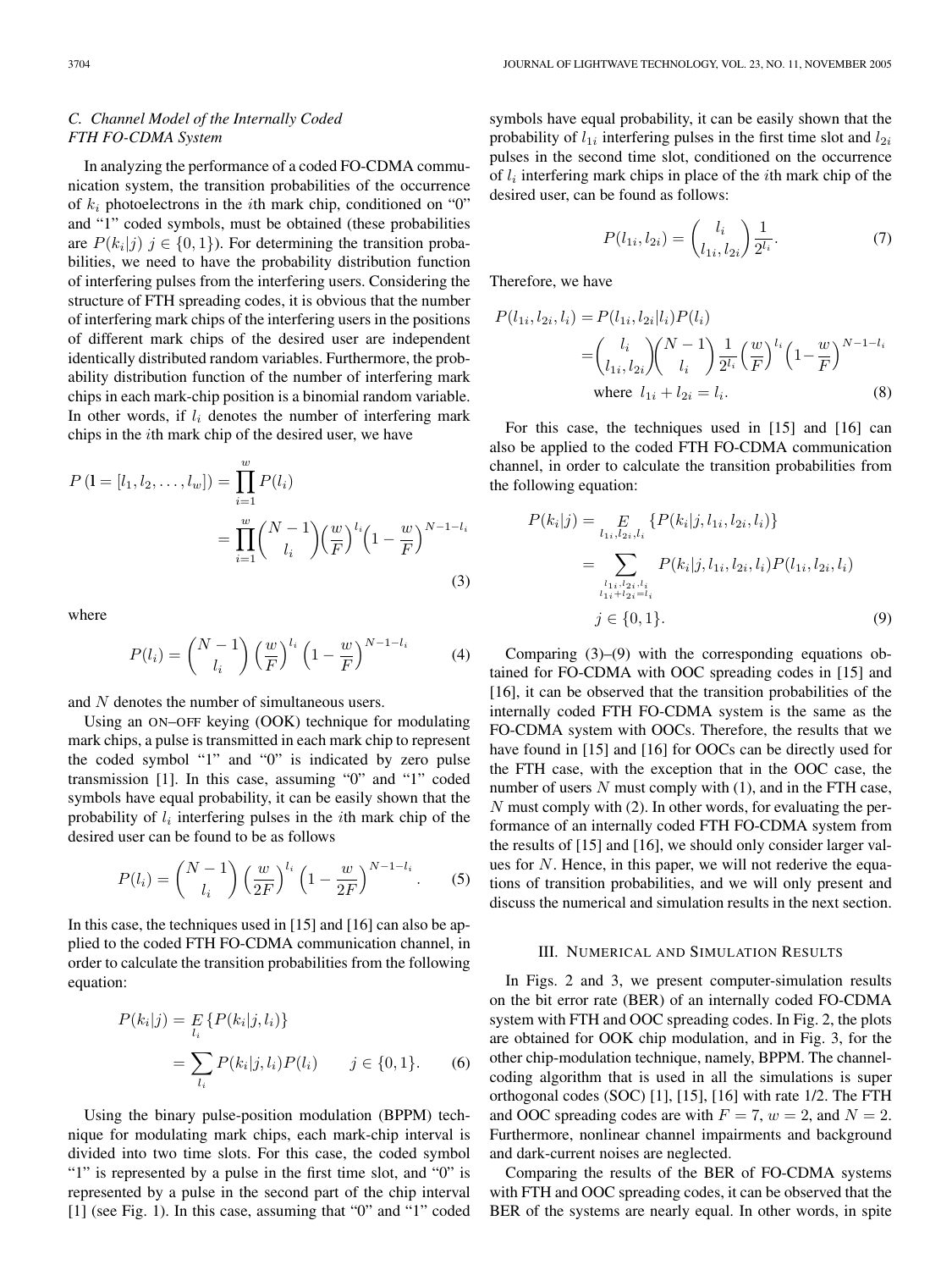

Fig. 2. Simulation curves of BER versus average photons/nats for the internally coded FO-CDMA system with OOC and FTH spreading sequences, with  $F = 7, w = 2$ , and  $N = 2$ . The chips are modulated with the OOK technique.



Fig. 3. Simulation curves of BER versus average photons/nats for the internally coded FO-CDMA system with OOC and FTH spreading sequences, with  $F = 7$ ,  $w = 2$ , and  $N = 2$ . The chips are modulated with the BPPM technique.

of the nonoptimality of FTH codes, its performance is nearly the same as the optimum OOCs with auto and cross-correlation values bounded by 1 [2], [17].

In Figs. 4 and 5, upper bounds on the probability of error for FTH FO-CDMA systems for the cases of uncoded and internally channel coded with hard-input and soft-input decoders are computed. Furthermore, the results are compared with a bound on the probability of error by employing a multistage decoder that is known as known interference lower bound (KILB) [16], [19]. It should be noted that based on the results of the previous section, the equations that have been presented in  $[1, \text{eqs. (7)}-(22)]$ ,  $[15, \text{eqs. (19)}-(26)]$ , and  $[16, \text{eqs. (16)}-(32)]$ are used for obtaining the upper bounds for this paper. The channel-coding algorithm used in all evaluations is SOC [1], [15], [16] with rate 1/8, and the FTH and OOC spreading codes are with  $F = 2000$  and  $w = 8$ . Furthermore, because of



Fig. 4. Simulation curves of probability of error versus number of users for FO-CDMA systems with FTH spreading sequence  $F = 2000$  and  $w = 8$ . The chips are modulated with the OOK technique at 25 photons/nat.



Fig. 5. Simulation curves of probability of error versus number of users for FO-CDMA systems with FTH spreading sequence with  $F = 2000$  and  $w = 8$ . The chips are modulated with the BPPM technique at 25 photons/nat.

the use of a fiber-optic channel, background noise and darkcurrent noise are neglected. All the plots in Figs. 4 and 5 are depicted for the case that the average number of photons/nats is fixed to 25. Note that results presented in Figs. 4 and 5 for the cases of  $N \leq 35$  are the same as the results on the internally channel-coded FO-CDMA system with OOC. This is due to the cardinality of OOC, i.e.,  $N = 35$  for  $F = 2000$ , and  $w = 8$ , which is much less than the cardinality of the FTH spreading sequence.

To show the capability of the internal channel-coding scheme to increase the number of users in the FTH FO-CDMA system, we assume that the maximum acceptable bit-error probability of an internally coded FO-CDMA is 10<sup>−</sup><sup>10</sup>. From Figs. 4 and 5, it can be seen that with an average number of photons/nats of 25, whether the OOK or BPPM technique is used for modulating the chips, the uncoded FO-CDMA system cannot provide the desired bit-error probability. But if the internal channel-coding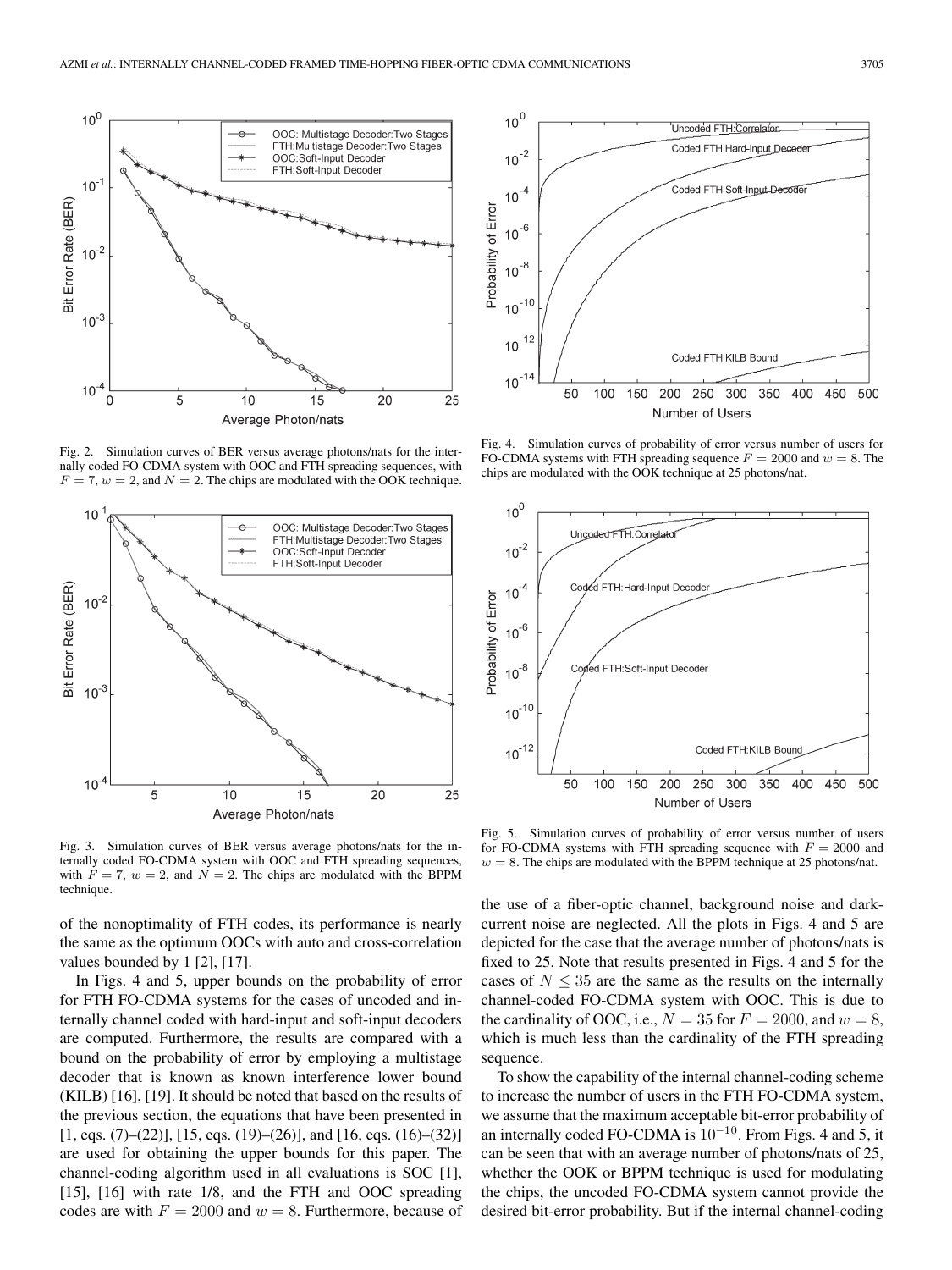technique is applied to the FTH- or OOC-based FO-CDMA system, by using a hard-input decoder, the network may support up to five users.

By using a soft-input decoder, the number of users of the internally coded FTH FO-CDMA system may reach up to 60, if the OOK technique is used, and up to 40, if the BPPM technique is used. Considering the KILB curve, by using a multistage decoder, the number of users may even be higher. However, by using OOC for spreading the signals of the internally coded FO-CDMA system, the maximum number of users will be 35, which is the cardinality of OOC. Therefore, it can be seen that by using FTH along with the internal channel-coding technique, one can increase the number of users in a typical FO-CDMA system.

# IV. CONCLUSION

In [1], it was shown that due to the low cardinality of the OOC spreading sequence, for moderate average number of photons/nats, and for practical values of the probability of errors, the capability of the internal channel-coding scheme cannot be applied effectively in increasing number of simultaneous users in a typical fiber-optic code division multiple-access (FO-CDMA) network. In other words, by using the internal channel-coding scheme to mitigate noise and multiuser interference, the number of users is limited by the cardinality of the optical orthogonal codes (OOC) sequences and not necessarily by the noise or multiuser inference. In this paper, in order to overcome this weakness, we consider applying the internal channel-coding scheme to a newly proposed technique for the FO-CDMA system, namely, the framed time-hopping (FTH) system [2]. It has been shown that if the FTH technique is used, due to its extremely high cardinality of spreading sequence, the internal channel-coding method brings about more simultaneous users. Therefore, the FTH technique highlights the ability of the internal channel-coding scheme in increasing the effective number of users in an optical CDMA system.

#### **REFERENCES**

- [1] P. Azmi, M. Nasiri-Kenari, and J. A. Salehi, "Low-rate super orthogonal channel coding for fiber-optic CDMA communication systems, *J. Lightw. Technol.*, vol. 19, no. 6, pp. 847–856, Jun. 2001.
- [2] A. R. Forouzan, J. A. Salehi, and M. Nasiri-Kenari, "Frame time-hopping fiber-optic code-division multiple access using generalized optical orthogonal codes," *IEEE Trans. Commun.*, vol. 50, no. 12, pp. 1971–1983, Dec. 2002.
- [3] J. Ratan, "Optical CDMA in broadband communication scope and applications," *J. Opt. Commun.*, vol. 23, no. 1, pp. 11–21, Jan. 2002.
- [4] A. Stok and E. H. Sargent, "The role of optical CDMA in access networks," *IEEE Commun. Mag.*, vol. 40, no. 9, pp. 83–87, Sep. 2002.
- [5] H. M. H. Shalaby, "Performance analysis of an optical CDMA random access protocol," *J. Lightw. Technol.*, vol. 22, no. 5, pp. 1233–1241, May 2004.
- [6] ——, "Optimality of the users strength in optical PPM-CDMA channels," *IEEE Trans. Commun.*, vol. 53, no. 2, pp. 315–322, Feb. 2004.
- [7] A. Peter, B. Dayan, Y. Silberberg, and A. A. Friesem, "Optical codedivision multiple access using broad-and parametrically generated light," *J. Lightw. Technol.*, vol. 22, no. 6, pp. 1463–1471, Jun. 2004.
- [8] S. V. Maric and K. N. Lau, "Multirate fiber-optic CDMA: System design and performance analysis," *J. Lightw. Technol.*, vol. 16, no. 1, pp. 9–17, Jan. 1998.
- [9] A. Stok and E. H. Sargent, "System performance comparison of optical CDMA and WDMA in a broadcast local area network," *IEEE Commun. Lett.*, vol. 6, no. 6, pp. 409–411, Sep. 2002.
- [10] M. S. Kumar, "Asynchronous BPPM OCDMA systems with trellis-coded modulation," *Proc. Inst. Elect. Eng., Optoelectron.*, vol. 151, no. 4, pp. 193–201, Aug. 2004.
- [11] G. E. Atkin and H. P. Corrales, "Orthogonal convolutional coding for the PPM optical channel," *J. Lightw. Technol.*, vol. 7, no. 4, pp. 731–734, Apr. 1989.
- [12] M. R. Dale and R. M. Gagliardi, "Channel coding for asynchronous fiberoptic CDMA communication," *IEEE Trans. Commun.*, vol. 43, no. 9, pp. 2485–2489, Sep. 1995.
- [13] J. Y. Kim and H. V. Poor, "Turbo-coded packet transmission for an optical CDMA network," *J. Lightw. Technol.*, vol. 18, no. 12, pp. 1905–1916, Dec. 2000.
- [14] T. Ohtuski and J. M. Kahn, "BER performance of turbo-coded PPM CDMA systems on optical fiber," *J. Lightw. Technol.*, vol. 18, no. 12, pp. 1776–1784, Dec. 2000.
- [15] P. Azmi, M. Nasiri-Kenari, and J. A. Salehi, "Soft-input decoder for internally channel coded fiber-optic CDMA communication systems," *IEEE Trans. Commun.*, vol. 50, no. 12, pp. 1994–2002, Dec. 2002.
- [16] -, "Multistage decoding for internally bandwidth efficient coded Poisson fiber-optic CDMA communication systems," *J. Lightw. Technol.*, vol. 20, no. 8, pp. 1342–1349, Aug. 2002.
- [17] J. A. Salehi, "Code division multiple-access techniques in optical fiber networks—Part I: Fundamental principles," *IEEE Trans. Commun.*, vol. 37, no. 8, pp. 824–833, Aug. 1989.
- [18] F. R. K. Chung, J. A. Salehi, and V. K. Wei, "Optical orthogonal codes: Design, analysis, and applications," *IEEE Trans. Inf. Theory*, vol. 35, no. 3, pp. 595–604, May 1989.
- [19] L. B. Nelson and V. Poor, "Performance of multiuser detection for optical CDMA—Part I: Error probabilities," *IEEE Trans. Commun.*, vol. 43, no. 11, pp. 2803–2811, Nov. 1995.



**Paeiz Azmi** was born in Tehran, Iran, on April 17, 1974. He received the B.Sc., M.Sc., and Ph.D. degrees in electrical engineering from Sharif University of Technology (SUT), Tehran, in 1996, 1998, and 2002, respectively.

He has been with the Electrical and Computer Engineering Department, Tarbiat Modarres University, Tehran, since September 2002. From 1999 to 2001, he was with the Advanced Communication Science Research Laboratory, Iran Telecommunication Research Center (ITRC), Tehran, and from

2002 to 2005, he was with the Signal Processing Research Group at ITRC. His current research interests include modulation and coding techniques, digital-signal processing, and optical code division multiple-access (CDMA) communications.

**Masoumeh Nasiri-Kenari** received the B.S. and M.S. degrees in electrical engineering from Isfahan University of Technology, Isfahan, Iran, in 1986 and 1987, respectively, and the Ph.D. degree in electrical engineering from the University of Utah, Salt Lake City, in 1993.

She was a Technical Instructor and Research Assistant at Isfahan University of Technology, from 1987 to 1988. Since 1994, she has been with the Department of Electrical Engineering, Sharif University of Technology, Tehran, Iran, where she is now a Professor. She is also the Director of the Wireless Research Laboratory of the Electrical Engineering Department. From 1999–2001, she was a Codirector of the Advanced Communication Science Research Laboratory, Iran Telecommunication Research Center, Tehran. Her current research interests are in wireless communication systems, error-correcting codes, and optical communication systems.